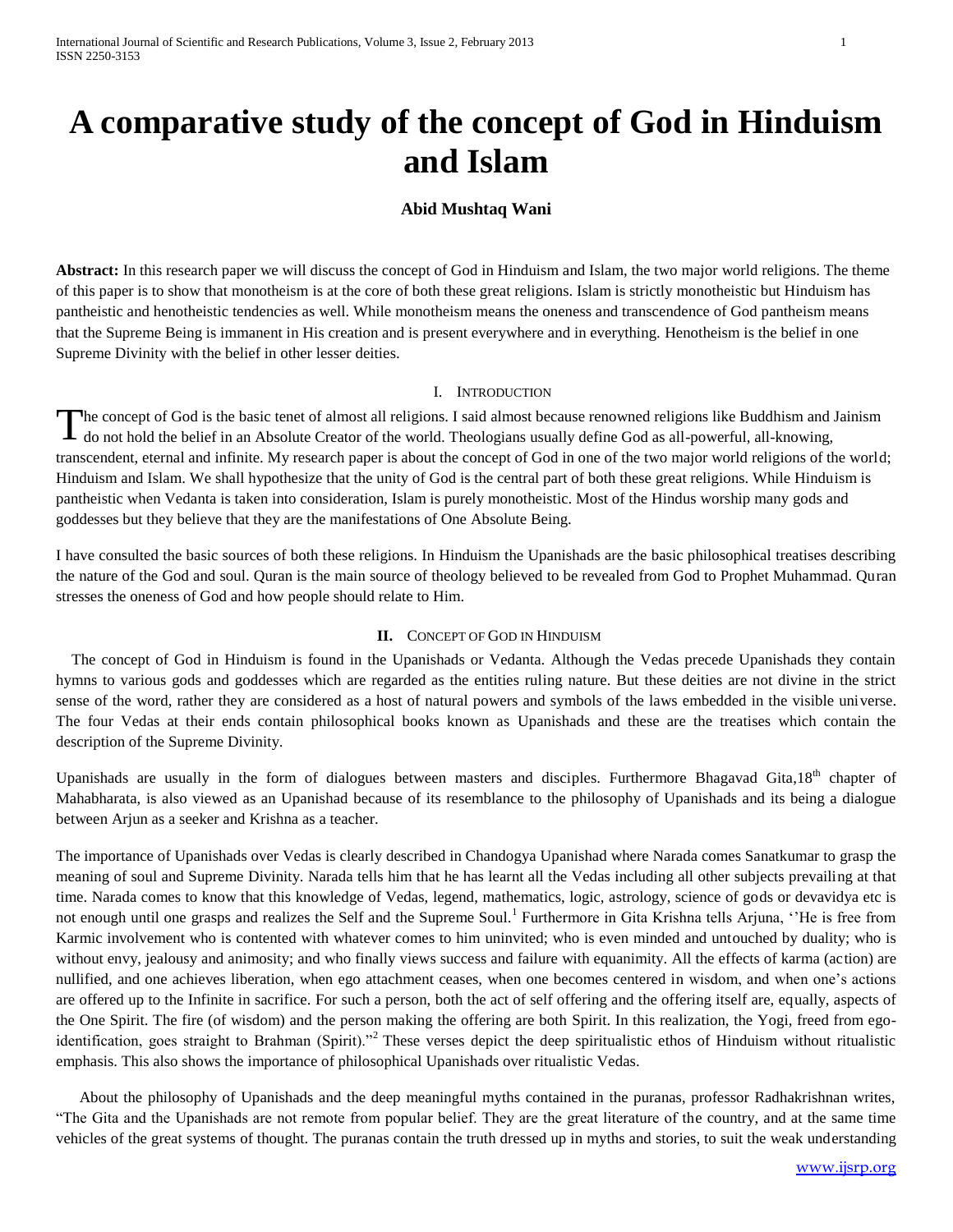International Journal of Scientific and Research Publications, Volume 3, Issue 2, February 2013 2 ISSN 2250-3153

of the majority. The hard task of interesting the multitude in metaphysics is achieved in India<sup>33</sup>. This implies the deep philosophical and metaphysical aspects embedded in Upanishads which the laymen understand through analogies and relevant myths of puranas.

Upanishadic concept of God, unlike Judeo-Christian and Islamic belief is though monist or pantheistic but still many scholars have understood it in panentheistic paradigm. This interpretation of God's existence as panentheistic means that God is beyond time and space as well as His omnipresence. The incarnation of God in human form and other anthropomorphic archetypes of the Supreme Being is a later development in the puranic period. As we quoted Prof.Radhakrishnan earlier it was to suit the weak understanding of the multitude.

The Absolute Being in Vedantic terminology is called Brahman, not to be confused with the Brahmin of the caste system. Brahman is Absolute, Eternal, Bliss, Consciousness, without a second and without beginning or end. That (Tat) is not to be worshipped or invoked but to be known and experienced everywhere and within one's own self. Creation out of nothing (ex nihilo) is alien to Vedanta. It is the Brahman itself out of which everything evolves and into which everything dissolves in endless cycles. Hence, creation is cyclic and not linear like Semitic belief.

A symbolic name to denote Brahman in Chandogya Upanishad is Aakaasha or space. In Gita it is stated, "I, the Unmanifested, pervade the entire universe. All creatures abide in me, though I abide not in them<sup>34</sup>. "That which is invisible, ungraspable, without family, without caste, without sight or hearing and or foot. Eternal, all-pervading, omnipresent, exceedingly subtle. That is the imperishable, which the wise perceive as the source of beings<sup>55</sup>. Vedantic God is close to an impersonal existence that can be described in symbols, negation and paradoxes. As a spider emits and draws in[its thread], as herbs arise on the earth, as the hairs of the head and the body from a living person, so from the Imperishable arises everything here.<sup>6</sup>

There are six systems of Indian philosophy out of which only sankhya is silent about the existence of Supreme Being. Dvaita school opines that Brahman is the Absolute Being but that which is other than Brahman has its own existence but dependent on Brahman. It is the Advaita School of the Indian philosophy which clearly states the Oneness of Being. The greatest profounder of Advaita or nondual school was Adi Shankaracharya. In my opinion it is the Advaita branch of Indian philosophy that is closer to the Vedantic aspect of Reality as depicted in the Upanishads. Says Adi Shankaracharya; "Brahman is other than the universe. There exists nothing that is not Brahman. If any other object than Brahman appears to exist, it is unreal like a mirage.<sup>7</sup>

All these descriptions stated earlier is of Nirgun Brahman which in related to creation is called Sagun Brahman. Guna means attributes. While nirgun is the name of Brahman alone sagun is that aspect which manifests itself through or cosmic illusion. This is the reason that numerous puranas were written wherein various forms and symbols were given to Sagun Ishwar depicting that as a personal god or ishta devata. Shrimad Bhagvatam, Vishnu puran, Shiva puran, Devi puran, etc, has descriptions of these extra Vedic gods and goddesses. Any person can concentrate on an ishta devata as a ladder to reach a higher consciousness of the Supreme Divinity.

Most of the humans cannot remain satisfied with an impersonal aspect of God. This is the reason that Bhakti tradition took its roots on Indian soil which reached its epitome in medieval period. Worship of Shiva, Vishnu and his incarnations and the manifestations of goddess Shakti flourished during that time. In Gita it is attributed to Krishna that he speaks as an incarnation of God. This can be put in these words that Krishna as Parbrahm indwelling in a special manner of Mystery speaks about himself. 'The Blessed Lord said, many have been my births, and many also yours. I remember all of mine, though you remember yours not. Though I am the Lord of whole creation, and I am in my true self and abiding in my cosmic nature, forever unborn, yet I, by my yoga-maya, assume an outward form".<sup>8</sup>

Vaishnavism, Shaivism and Shaktism emerged as three main Bhakti movements believing in Vishnu, Shiva and Shakti as the aspects of Divinity. But one thing is important to mention that bhakti movement was highly monotheistic also apart from above mentioned traditions. Almost all Hindus have the omnipresent aspect of God in their minds combined with His non-dual Oneness. They see the same Brahman in various incarnations and idols. Once Yogananda Paramhansa went to a place where numerous common laymen used to worship and prostate before a small round stone. As a learned man he considered it a little superstitious. After that he went to meet a saint and saw that saint coming towards him in anger questioning him about the residing place of God. Yogananda answered that God is everywhere. Then sadhu asked him that was God not present in that stone towards which Yogananda hesitated to prostate<sup>9</sup>. This anecdote clearly shows the Hindu mentality of the Unity of God in a unique way, the God who can be worshipped in any form. In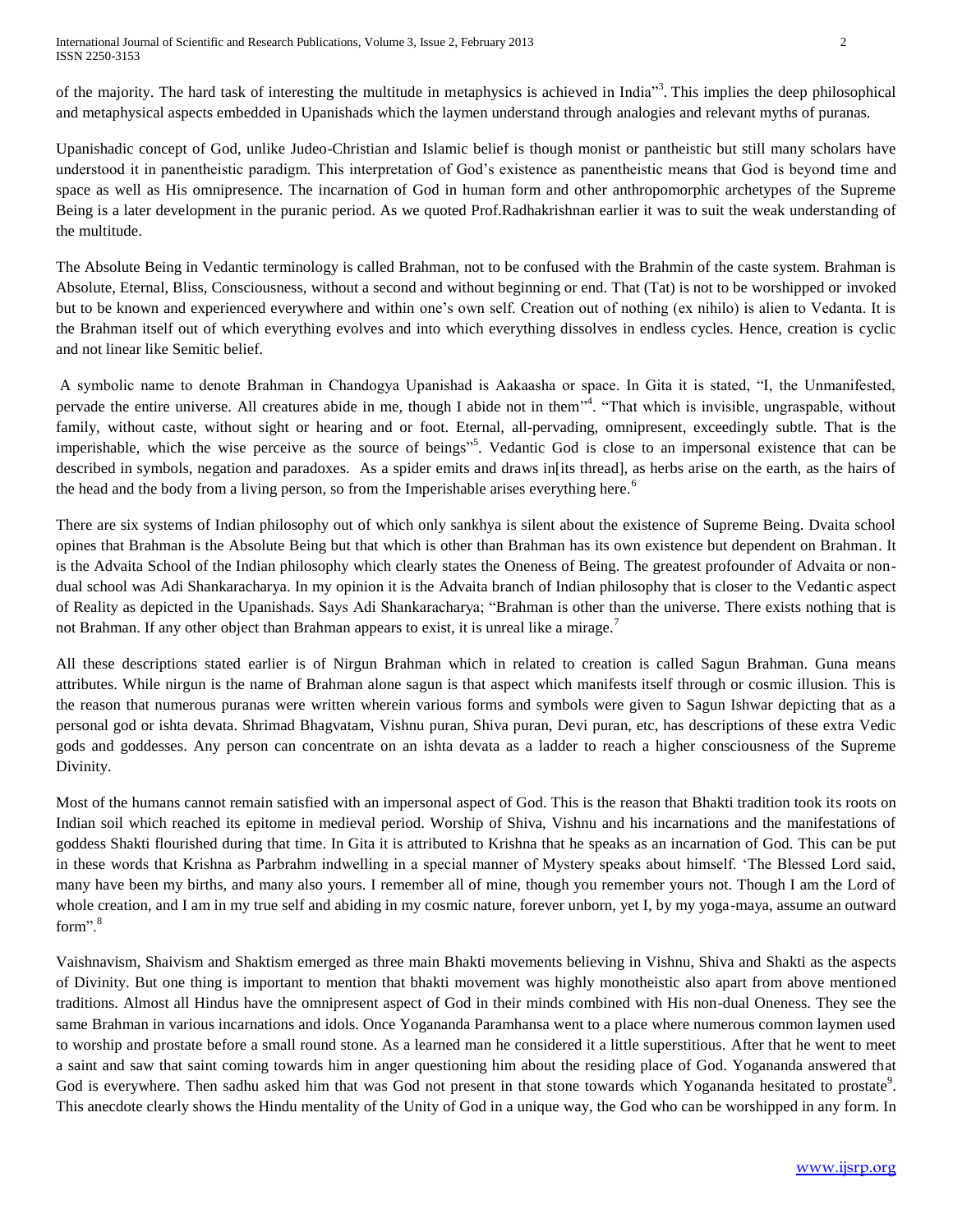International Journal of Scientific and Research Publications, Volume 3, Issue 2, February 2013 3 ISSN 2250-3153

is written Gita, "He who beholds me everywhere and who beholds everything in me, never loses sight of me nor do I lose sight of  $\mathrm{him}^{10}.$ 

It is written in Gita, "In whatever way I am approached, in that way do I respond. All men, by whatever path come to me"<sup>11</sup>. This verse shows the inclusive character of Hinduism in approaching God through various ways and means. Hence we found a heterodox character of Hinduism in describing God and the paths to reach Him.

We will end the first part of the chapter concerning the concept of God in Hinduism in the words of the renowned authority on Hinduism and Indian philosophy Prof. Radhakrishnan. He says, "The Primordial Being, the primary datum, can be elucidated and not described. To indicate that it is not an object of knowledge many of the seers refuse to characterize the nature of the Supreme. They declare Supreme to be a Mystery, a hidden secret. The more it is experienced as the inexpressible, the more it is felt to be indubitable. This knowledge does not spring from belief or a process of reasoning. It goes beyond both of them without contradicting them. We can have wordless communication, a transcendental consciousness which exceeds all images and concepts, "a flight of the alone to the Alone.''

## III. CONCEPT OF GOD IN ISLAM

 In the Islamic belief system concept of God is peculiarly clear and uncompromising. The Holy Name of God in Arabic is Allah which has no plural or opposite gender as in the English word of god which can become gods or goddess. Allah is unique in His essence and attributes with which nothing can be associated. He is beyond time and space as He is the Creator of everything including time and space. He is Omnipotent, Omniscient and is present everywhere through His knowledge. But He is not present everywhere in a literal sense as His essence is not mingled with His creation. He is eternal and was present from all eternity without any partner and is changeless. He is the Absolute Being and is not dependent on anything. Everything is destructible without His essence.

Holy Prophet Muhammad (SAW) was asked by his contemporaries about the attributes of God and these verses were revealed by Allah Almighty: " In the name of Allah, the Merciful, the compassionate. Say , He is God, the One God, the Everlasting Refuge, who has not begotten, nor has been begotten, and there is no one equal to  $\text{Him}^{\gamma,12}$ .

Salafi scholars within Islam have classified Tawhid or Islamic monotheism into three parts which is inferred from the clear and simple verses of Qur'an. Classifying Tawhid into three categories is based on induction after scholars studied the relevant texts in the Qur'an and Sunnah. Let us discuss the classification below.

# Defining the three terms:

1. Tawhid ur Rububiyyah: It is the belief that Allah is the only Cherisher and Sovereign of the whole Universe or Existence. It is evident by the following verse of the Holy Qur'an; "All the praise is due to Allah, the Lord of all that exists".<sup>13</sup>Allah is the *Rabb* of all the worlds i.e, the only Owner and Controller of the Universe.

2. Tawhid ul Asmaa was Sifaat: (Allah is) the Bestower of Mercy, the All-Merciful, the Owner of the Day of Judgement.<sup>14</sup> In this verse Allah gives Himself names and attributes as Ar Rahmaan, Ar Raheem and Al Malik.

3. Tawhid ul Uloohiyyah: "(O Allah) You alone we worship and only from You we seek help".<sup>15</sup> This verse demonstrates that Allah is the only God and He alone is worthy of worship and we should only seek His help in all affairs.

Tawhid or Islamic monotheism is not an innovation of the prophet Muhammad but a primal and basic concept common to all the prophets and messengers sent by God for the guidance of humanity. This view is clearly expressed in the following verse of Quran; "And we never sent a messenger before thee save that We revealed to him, saying, ' There is no god but I, so worship Me".<sup>16</sup>

The word for God in Islam is Allah which is not among the pantheon of pagan gods like Zeus or Vishnu but the name for the one true God and Absolute worshipped by Jews and Christians and realized by the seers of Upanishads as Brahman. According to basic Islamic tenets it is not for people to decide what the attributes of God are but God Himself sends prophets to describe Himself. Hence the essence and attributes of God are not a matter of speculations for philosophers but a subject of Truth revealed to prophets by God Himself. To nullify the right of mental introspection by men who are not guided by revelation Quran categorically proclaims:

'*Have you seen him who has taken his own caprice to be his god'*? 17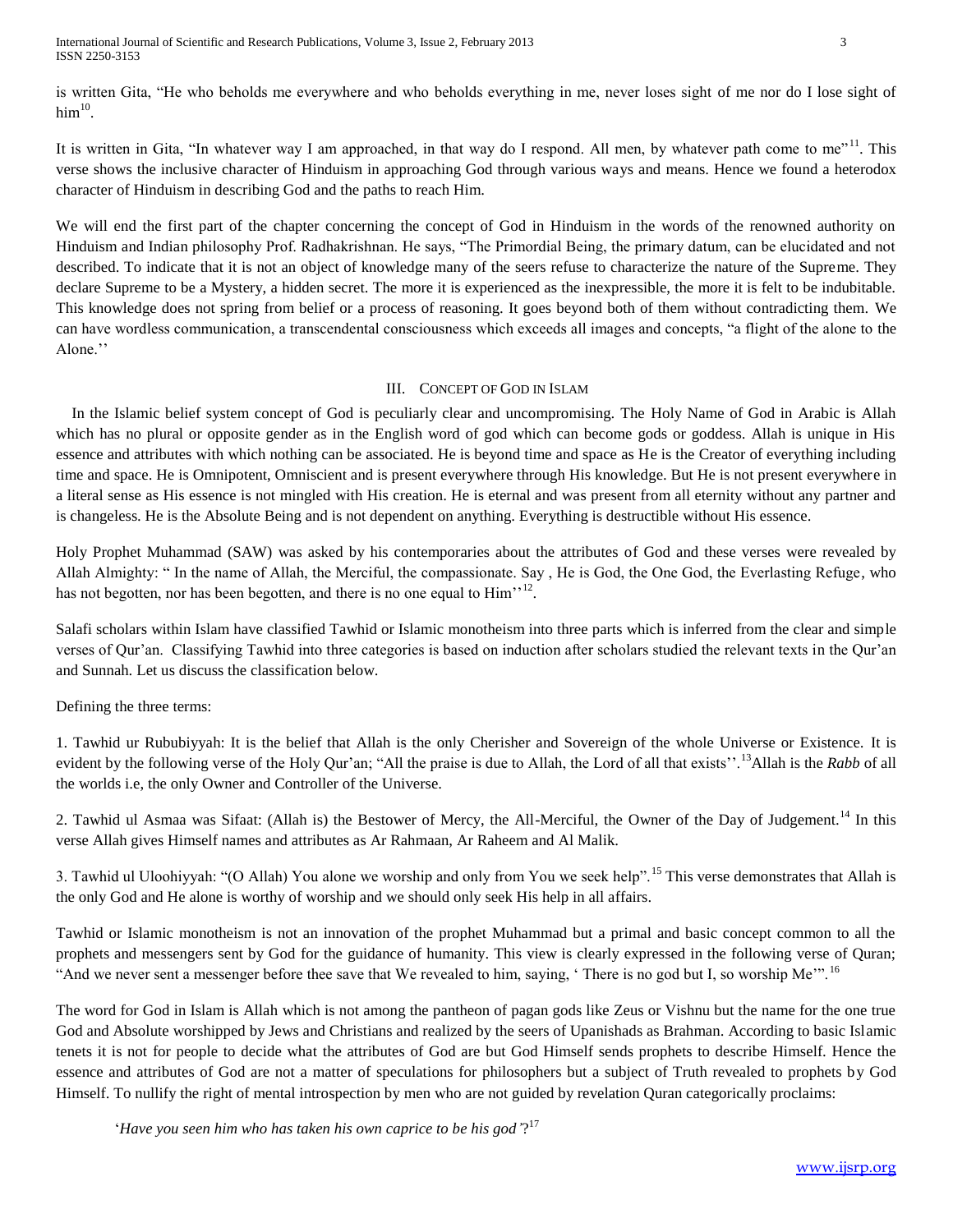## *Who is more misguided than he who follows his own caprice without the guidance from God?*<sup>18</sup>

Allah is the only Absolute Being who does not depend on anything or anybody for His existence. All except God are contingent beings dependent on Him for their existence. First sentence of the Islamic Shahaadah is; there is no god but God. It means that there is only a single true and worthy object of worship, God. All other objects of worship, adoration and servitude are false. To worship anything else other than the one true God is considered the sin of highest order which is Shirk or polytheism.

Polytheism or *Shirk* in the Islamic context means to associate something or someone with God in worship or Divine servitude. It also means to share, to be a partner, to make someone share in and to give someone a partner. Hence in pure Islamic theological sense it means to give God partners and, by implication, to worship them along with God or exclusive of God. Some Quranic verses nullifying polytheism or *shirk* are as follows;

*Worship God, and do not associate any others with Him*. 19

*Do not associate others with God; to associate others is a mighty wrong*. 20

*Say [O Muhammad!]: Surely God is one god. Surely I am free of the others you associate*. 21

Say: I have only been commanded to worship God, and not to associate anything with Him.<sup>22</sup>

The grave falsity of *shirk* is clearly depicted in Koran as it is the only unpardonable sin:

 *God forgives not that any others should be associated with Him, but less than that, He forgives to whomsoever He will.<sup>23</sup>*

# If someone associates any others with God, God will prohibit paradise to him.<sup>24</sup>

In Islamic theology the sense of *Tawhid* is considered innate in human nature and the signs of God are clearly visible and perceivable throughout the cosmos which further gets a strong impetus by the guidance of prophets and messengers sent by God Almighty. One has to be fully aware consciously about the importance of the oneness of God and the nature of associating partners with Him in order to be guilty of *shirk.* Moreover caprice and reliance on self instead of the precepts of God is also considered a kind of worship of other than God as seen in the verse stated earlier.

In Islamic theology God's essence is considered unknowable but Koranic verses depict many attributes of God as Praiseworthy; "Praise belongs to God who is the sustainer of the worlds"<sup>25</sup> He is Merciful and omnibenevolent. He is Merciful, Benevolent"<sup>26</sup>. God is All-powerful. "The strength, all of it, belongs to God"<sup>27</sup>. He is the Creator of all that is. "Is there any creator apart from God?"<sup>28</sup>. Everything changes and gets annihilated except the One Permanent God. "Everything is perishing except His Face"<sup>29</sup>.

There are many beautiful names of God apart from these which taken together are considered as *Al Asmaa ul Husnaa* or The Beautiful Names. Though there are attributes of God which we share like sight or hearing but God's sight and hearing is not like creatures but unique and eternal while we depend on His physical laws and do not share eternity. That is the reason that in Islam prefix *Abd* or Slave has to be used before the names of God to keep them as names. For example God is All-seeing or *Al Baseer,* a Muslim cannot keep this as a name but only after prefixing *Abd* before it as *Abd al Baseer,* the servant of All-seeing God.

God in Islamic theology is not imminent in creation but He is Transcendent and beyond Time and Space because He created everything ex-nihilo, out of nothing. There is nothing like the Essence of God. This is known as *Tanzih.* There is a simple expression of *Tanzih* or the transcendence of God in the following Koranic verse. "Nothing is like Him"<sup>30</sup>. How can God be mingled in creation when He Himself created Time and Space.

Islamic monotheism is a way to free human beings from every kind of slavery except the submission to the one true God. It is in the remembrance of God only that hearts feel bliss and tranquility. "Surely hearts feel tranquil whenever God is mentioned"<sup>31</sup>. It is the oneness of God which brings order in creation. Like the concept of singularity in theoretical physics, metaphysical singularity of the oneness of God is the Ground of existence in Islam.